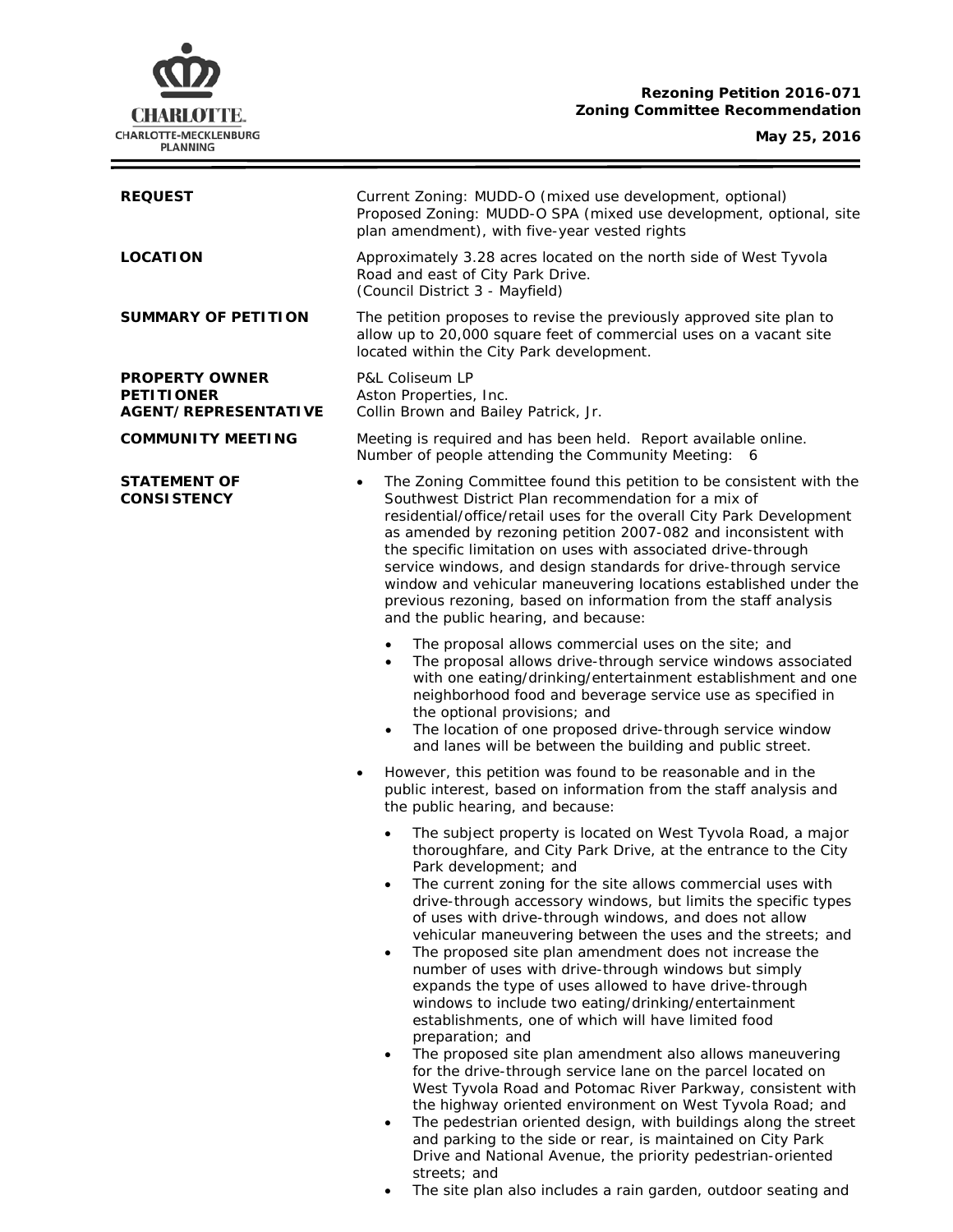|                                              | multi-purpose path, located on City Park Drive and National<br>Avenue within Parcel 4, that further support the pedestrian<br>environment;                                                                                                                                                                                                                                                                                                                                                                                                                                                                                                                                                                                                                                                                                                                                                                                                                                                                                                                                                                                                                                                                                                                                                                                                                                                                                                          |
|----------------------------------------------|-----------------------------------------------------------------------------------------------------------------------------------------------------------------------------------------------------------------------------------------------------------------------------------------------------------------------------------------------------------------------------------------------------------------------------------------------------------------------------------------------------------------------------------------------------------------------------------------------------------------------------------------------------------------------------------------------------------------------------------------------------------------------------------------------------------------------------------------------------------------------------------------------------------------------------------------------------------------------------------------------------------------------------------------------------------------------------------------------------------------------------------------------------------------------------------------------------------------------------------------------------------------------------------------------------------------------------------------------------------------------------------------------------------------------------------------------------|
|                                              | By a 6-0 vote of the Zoning Committee (motion by Eschert seconded<br>by Sullivan).                                                                                                                                                                                                                                                                                                                                                                                                                                                                                                                                                                                                                                                                                                                                                                                                                                                                                                                                                                                                                                                                                                                                                                                                                                                                                                                                                                  |
| <b>ZONING COMMITTEE</b><br><b>ACTION</b>     | The Zoning Committee voted 6-0 to recommend APPROVAL of this<br>petition with the following modifications:                                                                                                                                                                                                                                                                                                                                                                                                                                                                                                                                                                                                                                                                                                                                                                                                                                                                                                                                                                                                                                                                                                                                                                                                                                                                                                                                          |
|                                              | Land Use<br>1. Increased the maximum size of the proposed neighborhood food<br>and beverage service from 2,060 square feet to 2,300 square feet.<br>Transportation<br>2. Removed "Full Access" label from Drive #1 and added "Limited<br>access driveway. No left turn out allowed."<br><b>Site and Building Design</b><br>3. Provided commitment for screen walls and landscaping along all<br>streets where drive-through services lanes and/or parking abut<br>the street. Added a commitment that all walls will be constructed<br>of materials generally compatible with the buildings to which they<br>relate.<br><b>Requested Technical Revisions</b><br>4. Amended the street names on Sheet RZ-2 legend map to reflect<br>the correct names.<br>5. Staff rescinded the request to delete the note restricting on<br>premise cooking of food limited to those food preparation methods<br>that do not require a hood ventilation system because without the<br>limitation full scale eating/drinking/entertainment establishments<br>would be permitted.<br>6. Committed to, prior to approval of this petition, filing an<br>Administrative Amendment for the previously approved rezoning<br>petition 2007-082 to reduce the commercial square footage by<br>20,000 square feet, to reduce the total number of drive-through<br>windows by two, and to remove the possibility of additional<br>drive-through service windows on "Area B." |
| <b>VOTE</b>                                  | Motion/Second:<br>Eschert / Dodson<br>Yeas:<br>Dodson, Eschert, Lathrop, Majeed, Sullivan, and<br>Wiggins                                                                                                                                                                                                                                                                                                                                                                                                                                                                                                                                                                                                                                                                                                                                                                                                                                                                                                                                                                                                                                                                                                                                                                                                                                                                                                                                           |
|                                              | None<br>Nays:<br>Absent:<br>Labovitz<br>Recused:<br>None                                                                                                                                                                                                                                                                                                                                                                                                                                                                                                                                                                                                                                                                                                                                                                                                                                                                                                                                                                                                                                                                                                                                                                                                                                                                                                                                                                                            |
| <b>ZONING COMMITTEE</b><br><b>DISCUSSION</b> | Staff provided a summary of the petition and the changes made since<br>the public hearing. Staff stated that the petitioner had committed in<br>writing to filing an administrative amendment to the overall City Park<br>site plan as indicated on the Zoning Committee agenda. Staff noted<br>that the petition is consistent with the recommended land use but<br>inconsistent with specific use and design limitations for drive-through<br>service windows. There was no further discussion of the petition.                                                                                                                                                                                                                                                                                                                                                                                                                                                                                                                                                                                                                                                                                                                                                                                                                                                                                                                                   |
| <b>STAFF OPINION</b>                         | Staff agrees with the recommendation of the Zoning Committee.                                                                                                                                                                                                                                                                                                                                                                                                                                                                                                                                                                                                                                                                                                                                                                                                                                                                                                                                                                                                                                                                                                                                                                                                                                                                                                                                                                                       |

# **FINAL STAFF ANALYSIS**

**(Pre-Hearing Analysis online at [www.rezoning.org\)](http://www.rezoning.org/)** 

## **PLANNING STAFF REVIEW**

### • **Proposed Request Details**

The site plan amendment contains the following changes:

• Divides the site into four parcels with Parcels 1 through 3 depicting building and parking envelopes and Parcel 4 as a rain garden/amenity area with outdoor seating and a multi-purpose path around the perimeter and connecting to the existing public sidewalks.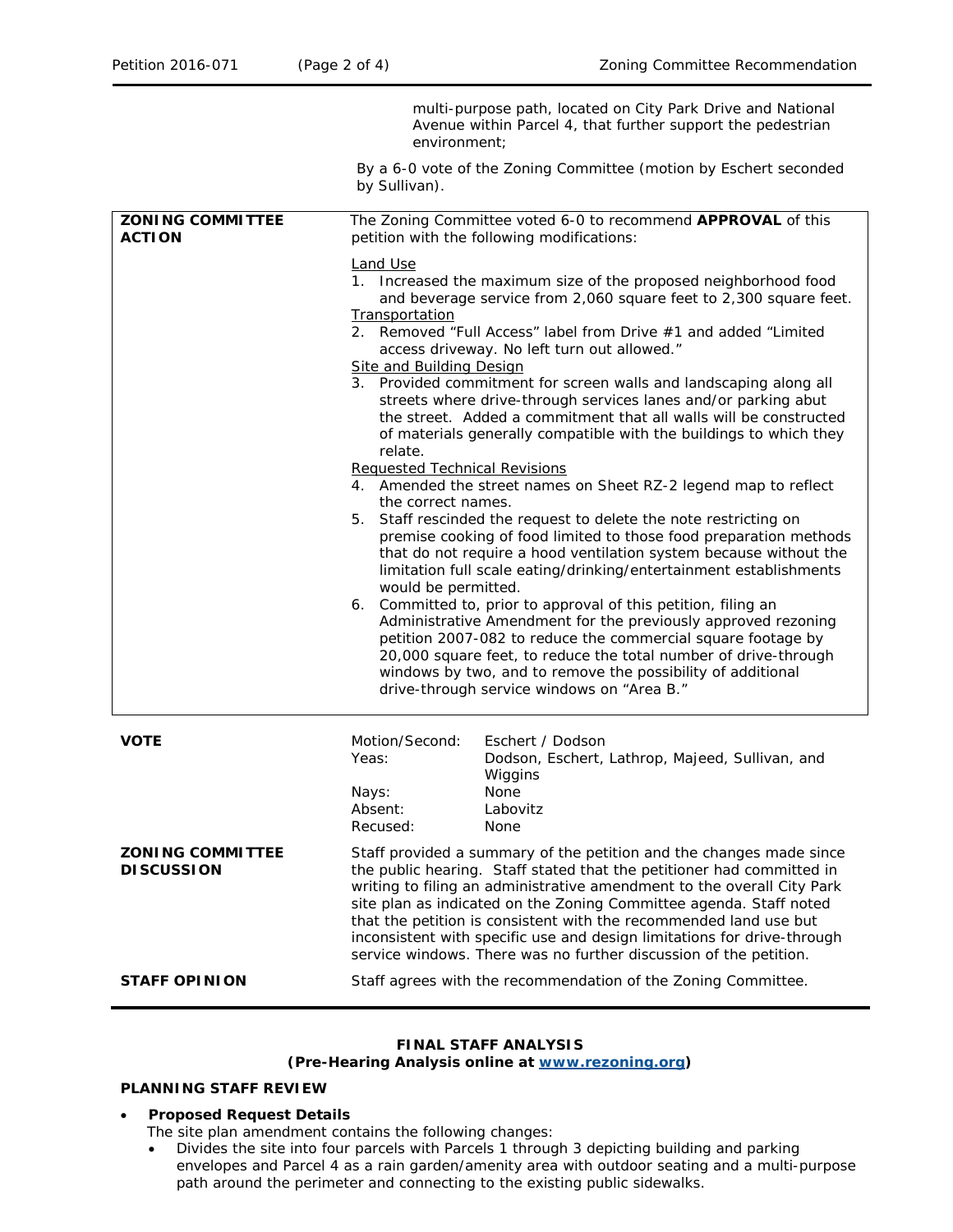- Allows development of a maximum 20,000 square feet of commercial uses in up to three buildings with two drive-through service windows, one each on Parcels 1 and 2.
- Prohibits convenience stores with gasoline sales, car washes, and automotive service stations.
- Proposes the following optional provisions:
	- Allows a drive-through service window as an accessory to an eating/drinking/entertainment establishment use within Parcel 1. This drive-through window shall only be located on the same parcel as the principal use.
	- Allows a drive-through window and a related vehicular circulation lane to be located between a building constructed within Parcel 2 and Tyvola Road and Potomac River Parkway. This drive-through allowance shall be limited to uses similar to a neighborhood food and beverage service, which may serve ice cream, yogurt, coffee, juices, and similar items along with items such as bagels, muffins, sandwiches and pastries provided the following restriction applies: the use will be limited to 2,300 square feet and will provide for on premise cooking of food limited to those food preparation methods that do not require a hood ventilation system.
	- Allows a detached, monument sign up to 10 feet in height and up to 75 feet in sign area, in the location generally depicted on the site's technical data sheet. This sign will serve tenants within the areas identified as Parcel 2 and Parcel 3. This sign shall be permitted in addition to a sign for Parcel 1 which provides for one monument sign for each building located within the City Park site, but limits their size to six feet in height and 36 square feet in sign area. The combined detached sign for Parcels 2 and 3 will be in lieu of a Parcel 3 detached sign.
- Provides access to the site from City Park Drive, National Avenue, and Potomac River Parkway.
- Provides and constructs a new waiting pad for a relocated bus stop on West Tyvola Road.
- Provides architectural renderings with a perspective from the intersections of West Tyvola Road and City Park Drive, and West Tyvola Road and Potomac River Parkway and proposes the following architectural standards/treatments:
	- Specifies proposed building materials.
	- Screens the drive-through window area on Parcel 2 from street view utilizing a trellis structure integrated within a screen wall with a combined minimum height of seven feet.
	- Specifies that a drive-through service window located within Parcel 1 must be internally oriented to the rezoning site and circulation lanes must not be located between the Parcel 1 building and adjacent streets.
	- Provides additional commitments for building and site design to encourage pedestrian activity and reduce blank walls.

### • **Public Plans and Policies**

- Rezoning petition 2007-082 updated the *Southwest District Plan* (1991) recommendation for the overall area in which the site is located to residential/office/retail land uses.
- The adopted rezoning petition had specific design guidelines for this site which stipulated that drive-through windows would only be allowed for specific uses, and would be located to the rear or side of the principal use. Stacking and maneuvering for drive-through windows was also prohibited between the principal use and public or private streets.

## • **TRANSPORTATION CONSIDERATIONS**

- This site is bordered by local streets and an existing major thoroughfare. This site plan substantially complies with transportation facilities and approved driveways from the original rezoning. CDOT has not identified any negative impacts to the transportation facilities in the area.
- **Vehicle Trip Generation:**

Current Zoning:

Existing Use: 0 trips per day (based on vacant site).

Entitlement: 2400 trips per day (based on 20,000 square feet of commercial use with one drive-through service window).

Proposed Zoning: 2900 trips per day (based on 20,000 square feet of commercial use with two drive-through service windows).

## **DEPARTMENT COMMENTS** (see full department reports online)

- **Charlotte Area Transit System:** No issues.
- **Charlotte Department of Neighborhood & Business Services:** No issues.
- **Charlotte Fire Department:** No comments received.
- **Charlotte-Mecklenburg Schools:** Non-residential petitions do not impact the number of students